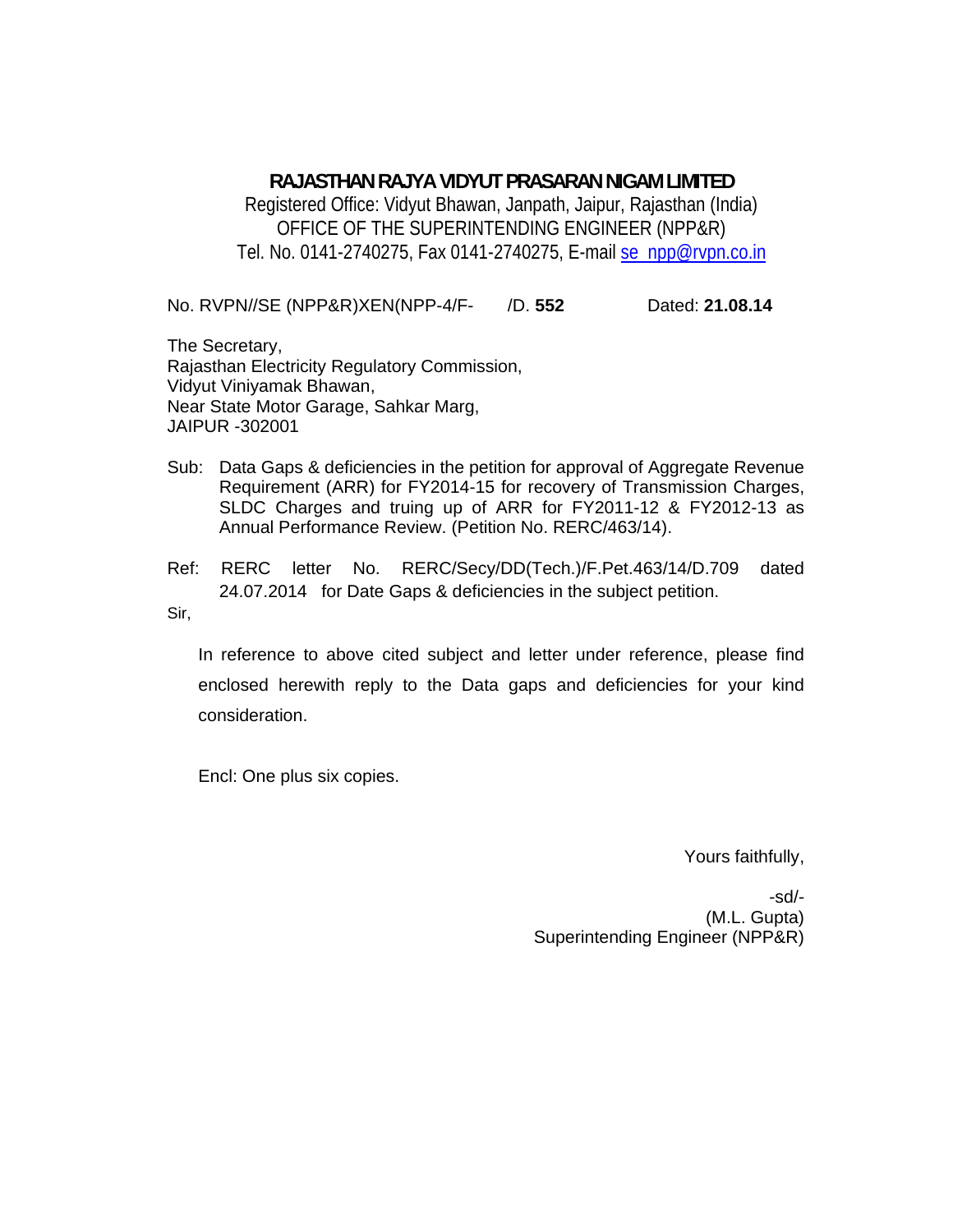### **BEFORE THE RAJASTHAN ELECTRICITY REGULATORY COMMISSION**

#### *Petition No. RERC-463/14*

#### **IN THE MATTER OF**

**Petition for approval of petition for approval of Aggregate Revenue Requirement (ARR) for FY 2014-15 for recovery of Transmission Charges, SLDC Charges and Generation Expenses for Partnership Projects and truing up of ARR for FY2011-12 & FY2012-13 as Annual Performance Review**

| Petitioner  | Rajasthan Rajya Vidyut Prasaran Nigam Limited,<br>Vidyut Bhawan, Janpath,<br>Jaipur - 302005 |  |
|-------------|----------------------------------------------------------------------------------------------|--|
| Respondents | Jaipur Vidyut Vitran Nigam Limited,<br>Vidyut Bhawan, Janpath,<br>Jaipur - 302005            |  |
|             | Ajmer Vidyut Vitran Nigam Limited,<br>Power House, Hathi Bhata,<br>Ajmer                     |  |
|             | Jodhpur Vidyut Vitran Nigam Limited,<br>New Power House,<br>Jodhpur                          |  |
|             | Rajasthan Vidyut Utpadan Nigam Limited<br>Vidyut Bhawan, Janpath,<br>Jaipur - 302005         |  |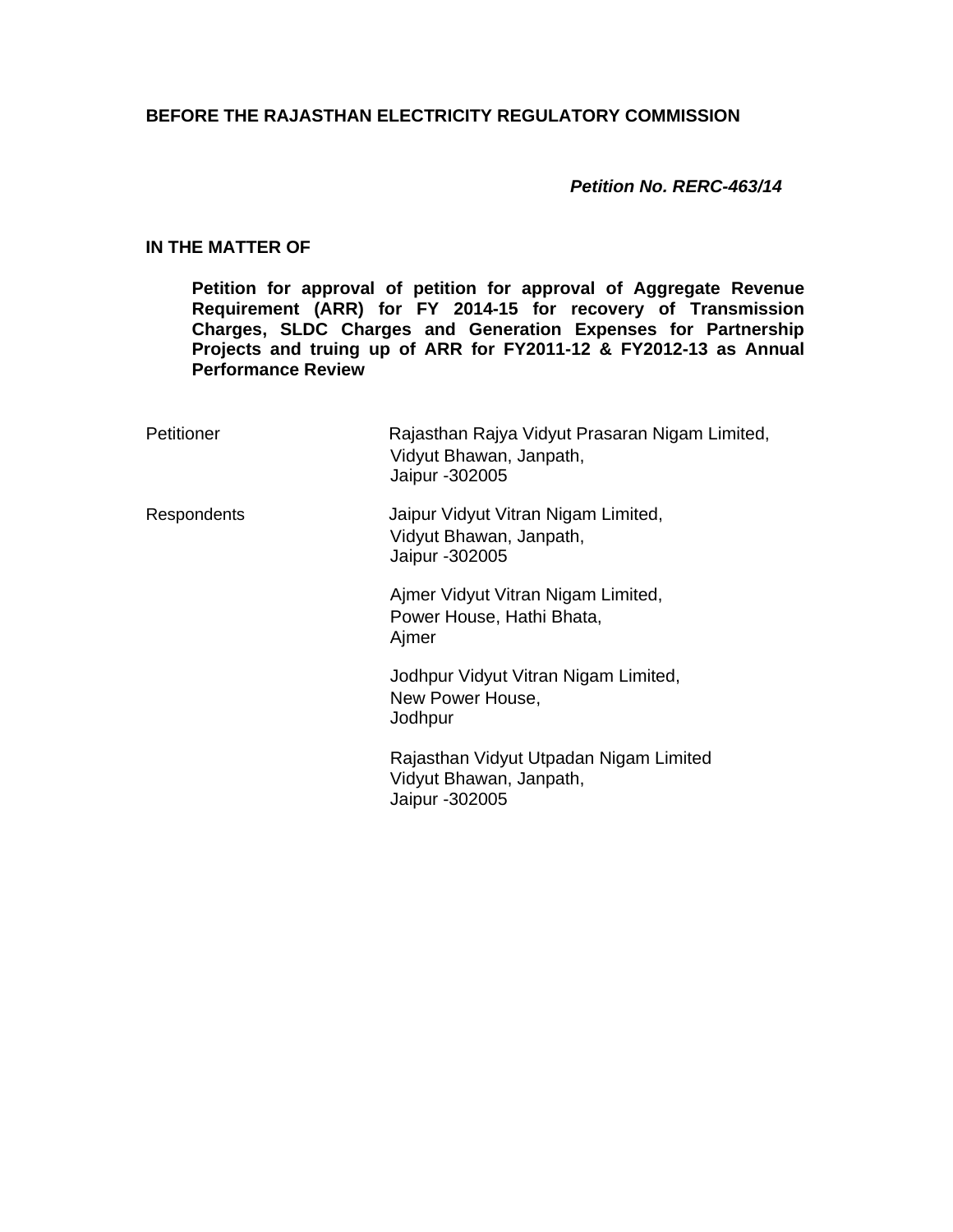Ref: RERC letter No. RERC/Secy/DD(Tech.)/F.Pet.463/14/D.709 dated 19.08.2014 for Date Gaps & deficiencies in the subject petition.

The point-wise response on Data gaps & deficiencies in the petition for approval of Aggregate Revenue Requirement (ARR) & Tariff for FY 2014-15 and true up of ARR for FY 2011-12 & FY 2012-13. (Petition No. RERC/ 463/14) as communicated vide above referred letter are submitted hereunder:

In this response all figures unless otherwise indicated are Rs. in Crores and energy in MU.

#### **Response against Para 1**

The physical status of transmission system at Annexure– 1.

#### **Response against Para 2**

The details of equity in three segments separately at Annexure– 2.

#### **Response against Para 3**

It shall not be possible for RVPN to provide the impact of interest in quantitative terms on account of dues from AVVNL and GoR. However, whatever amount is received in a particular year, short term loan to that extend will reduce and interest burden on the same shall reduce as well.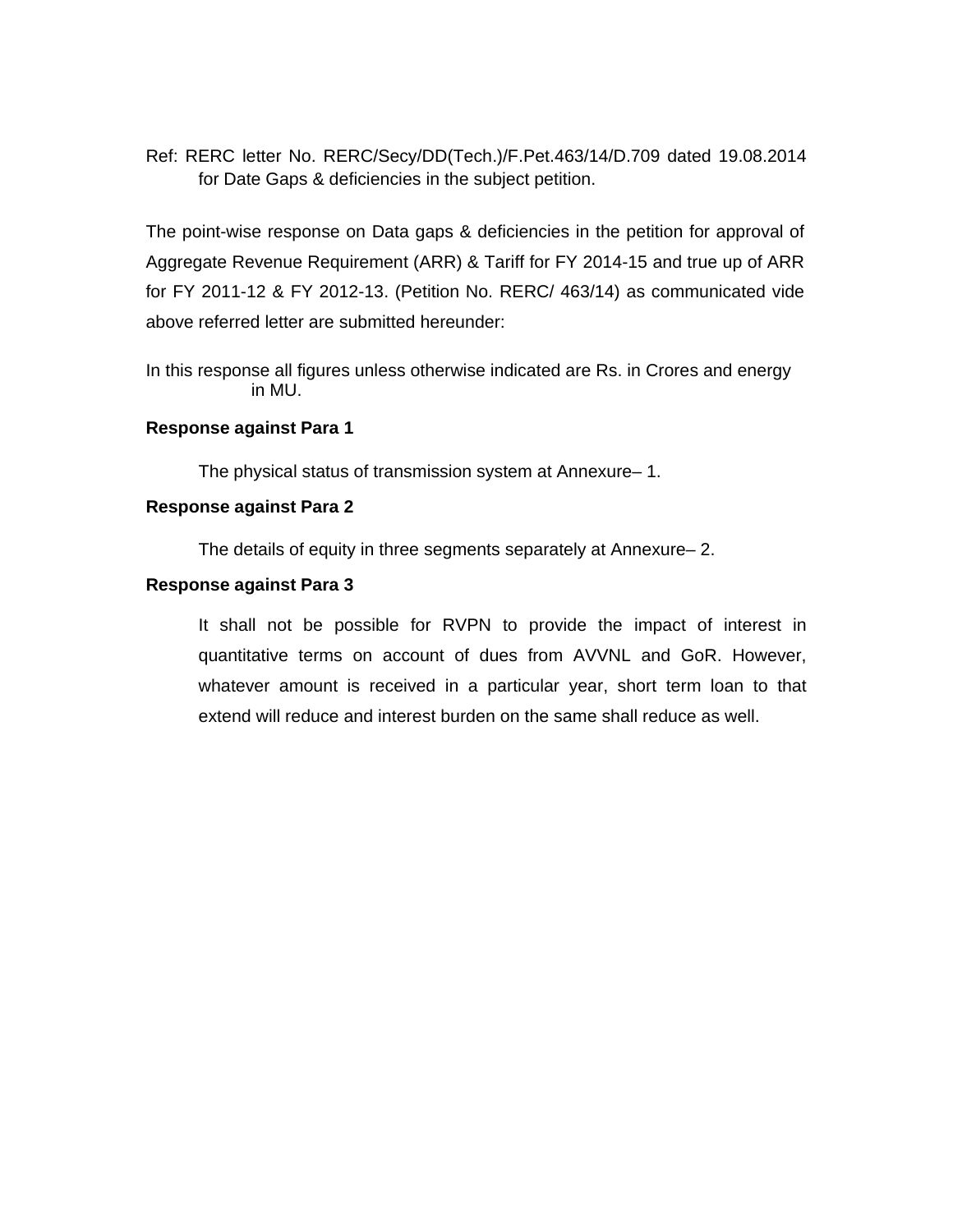# LIST OF ANNEXURE

| S.<br>No. | <b>Particulars</b>                                    | <b>Annexure</b> |
|-----------|-------------------------------------------------------|-----------------|
|           | The physical status of<br>transmission system         | Annexure-1      |
|           | The details of equity in three<br>segments separately | Annexure-2      |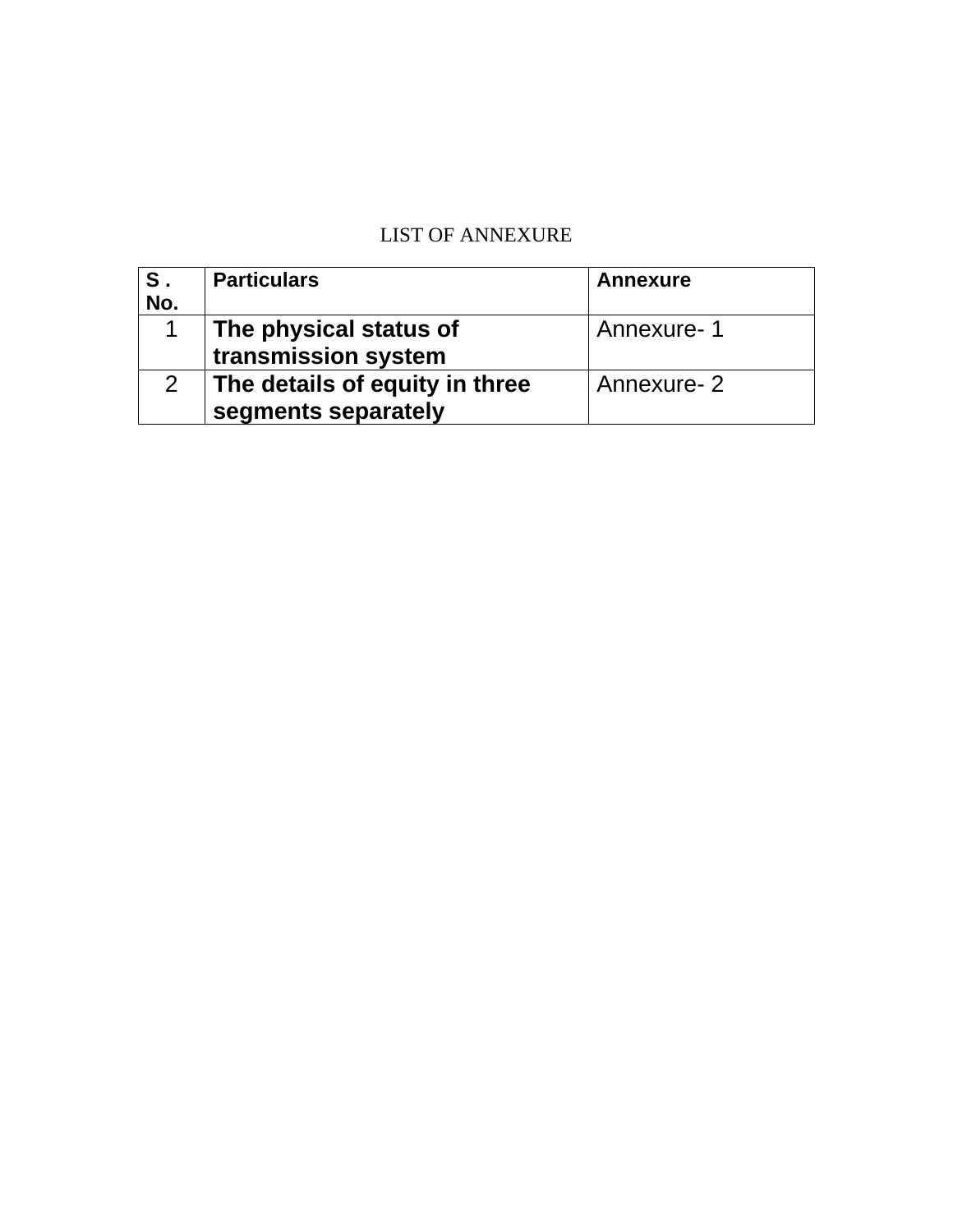| S. No.           | <b>Particular</b>       | <b>FY12</b>   | <b>Remarks</b>          |  |
|------------------|-------------------------|---------------|-------------------------|--|
|                  |                         | <b>Actual</b> |                         |  |
| 1                | 2                       | 3             | $\overline{\mathbf{4}}$ |  |
| $\mathbf{1}$     | <b>CKT Basis</b>        |               |                         |  |
|                  | Op. Balance of CKT-     |               |                         |  |
| a                | KM                      |               |                         |  |
|                  | 765 KV                  |               |                         |  |
|                  | 400 KV                  | 2,659.94      |                         |  |
|                  | 220 KV                  | 10,661.84     |                         |  |
|                  | 132 KV                  | 13,851.70     |                         |  |
|                  | Addition of CKT-KM      |               |                         |  |
| $\mathbf b$      | during year             |               |                         |  |
|                  | 765 KV                  |               |                         |  |
|                  | 400 KV                  | 244.81        |                         |  |
|                  | 220 KV                  | 481.17        |                         |  |
|                  | 132 KV                  | 465.06        |                         |  |
|                  | Deletion of CKT-KM      |               |                         |  |
| $\mathbf C$      | during year             |               |                         |  |
|                  | 765 KV                  |               |                         |  |
|                  | 400 KV                  |               |                         |  |
|                  | 220 KV                  |               |                         |  |
|                  | 132 KV                  |               |                         |  |
|                  | d Cl. Bal. of CKT-KM    |               |                         |  |
|                  | 765 KV                  |               |                         |  |
|                  | 400 KV                  | 2,904.75      |                         |  |
|                  | 220 KV                  | 11,143.01     |                         |  |
|                  | 132 KV                  | 14,316.76     |                         |  |
| $\boldsymbol{2}$ | <b>MVA Basis</b>        |               |                         |  |
|                  | Op. Balance of MVA      |               |                         |  |
| a                | Capacity                | 38,284.50     |                         |  |
|                  | Addition of MVA         |               |                         |  |
|                  | b Capacity during       |               |                         |  |
|                  | year                    | 6,163.00      |                         |  |
|                  | Deletion of MVA         |               |                         |  |
|                  | c Capacity during       |               |                         |  |
|                  | year                    |               |                         |  |
| d                | Cl. Bal. of MVA         |               |                         |  |
|                  | Capacity                | 44,447.50     |                         |  |
| 3                | <b>Feeder bay basis</b> |               |                         |  |
| a                | Op. Balance of          |               |                         |  |
|                  | Feeder bay              |               |                         |  |
|                  | 765 KV                  |               |                         |  |
|                  | 400 KV                  | 29.00         |                         |  |

|                                                     |  | Annexure-1 |
|-----------------------------------------------------|--|------------|
| Physical Status of Transmission sysytem for 2011-12 |  |            |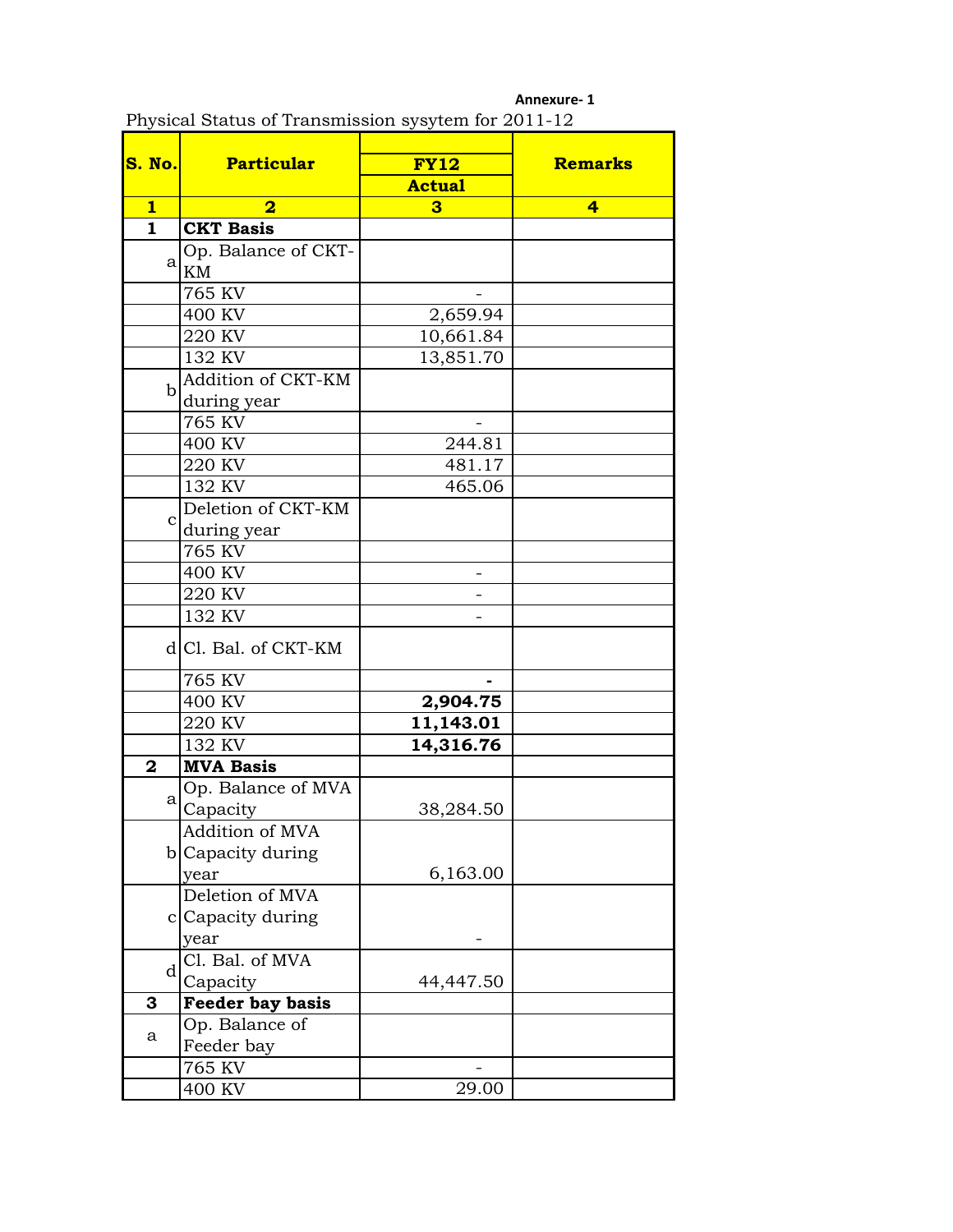|              | 220 KV                                | 486.00   |  |
|--------------|---------------------------------------|----------|--|
|              | 132 KV                                | 1,910.00 |  |
| $\mathbf b$  | Addition of Feeder<br>bay during year |          |  |
|              | 765 KV                                |          |  |
|              | 400 KV                                |          |  |
|              | 220 KV                                | 27       |  |
|              | 132 KV                                | 123      |  |
| $\mathbf{C}$ | Deletion of Feeder<br>bay during year |          |  |
|              | 765 KV                                |          |  |
|              | 400 KV                                |          |  |
|              | 220 KV                                |          |  |
|              | 132 KV                                |          |  |
| d            | Cl. Bal. of Feeder<br>bay             |          |  |
|              | 765 KV                                |          |  |
|              | 400 KV                                | 29.00    |  |
|              | 220 KV                                | 513.00   |  |
|              | 132 KV                                | 2,033.00 |  |